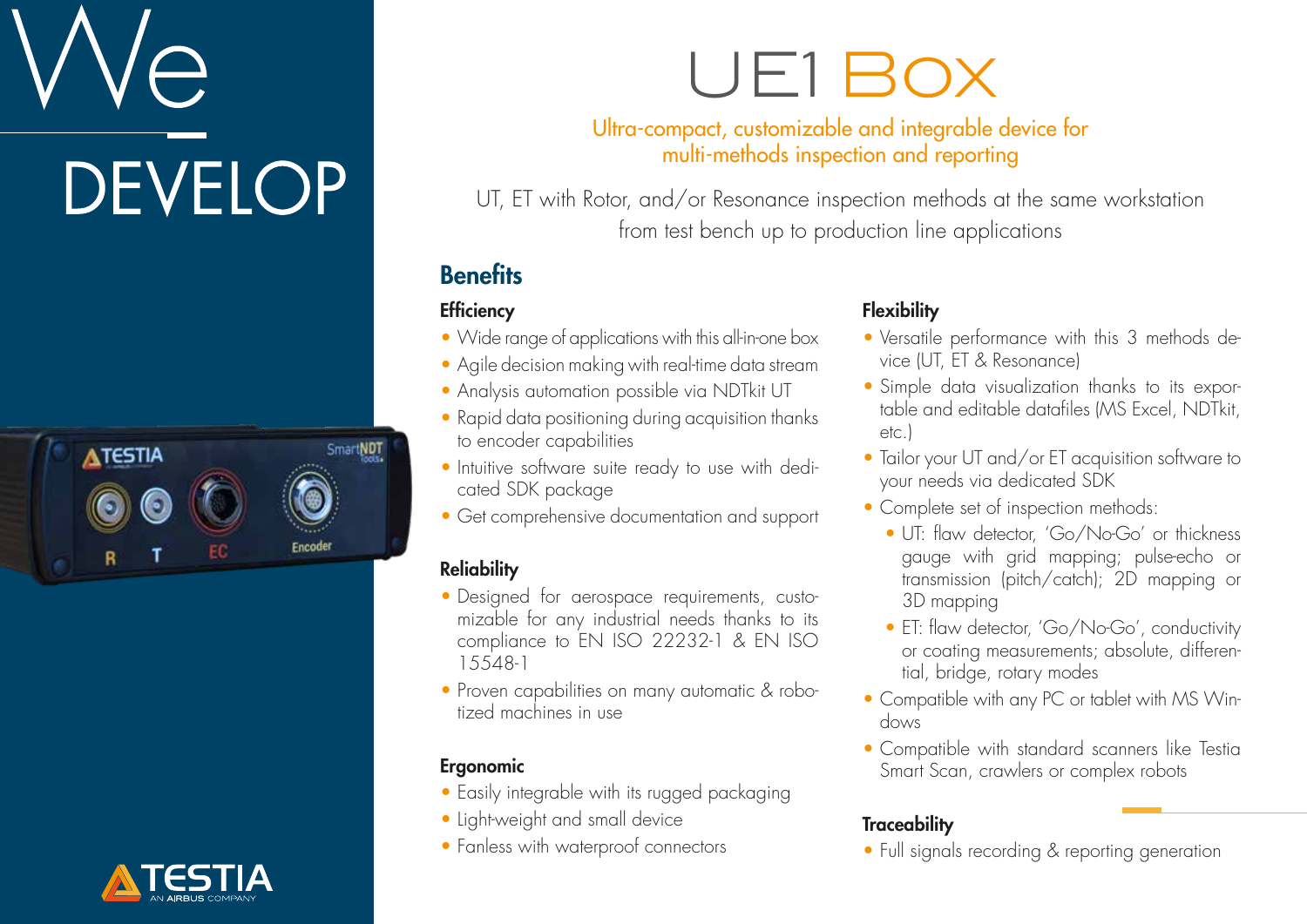# **DEVELOP**

#### **Extras**

The UE1Box can be proposed with several accessories (transducers, cables, calibration blocks, scanners) & related products (SmartScan, NDTkit, RemoteAssistance, …)

### UE1 Box

Ultra-compact, customizable and integrable device for multi-methods inspection and reporting

#### Features

- Ultra compact architecture
- USB plug and play device
- 3 methods in one device (UT, ET & Resonance)
- Built-in Rototest capability
- Rapid data referencing during acquisition thanks to its encoder capabilities (up to 4)
- UT and/or ET SDK (Software Development Kit)
- Analysis automation via NDTkit UT
- Automatic reporting generation
- Digital continuity brick between acquisition and reporting
- Dual power supply (USB or Main) for rapid switch from test bench up to production line applications

#### Technical specifications

Dimensions:  $169$  mm  $\times$   $130$  mm  $\times$  52 mm

Weight: 1 Kg (battery included)

#### Connectors :

- Power supply: Main or USB
- Transfer of settings and data: USB
- Ultrasonic transducers: Lemo 00
- Eddy current probes: Fischer 16 pins
- Position encoder 4 inputs via Fischer 12 pins
- Analog signal output: none - Power supply: 100-240 V AC 50/60 Hz 1.6–0.9 A or USB
	-

IP level: 65

Temperature range: -10 °C to 45 °C

Software: runs on Windows 7; 8.1; 10

#### LabView based SDK package

Conformity with standards EN ISO 22232-1 and EN ISO 15548-1 + CE marking







Materials: All